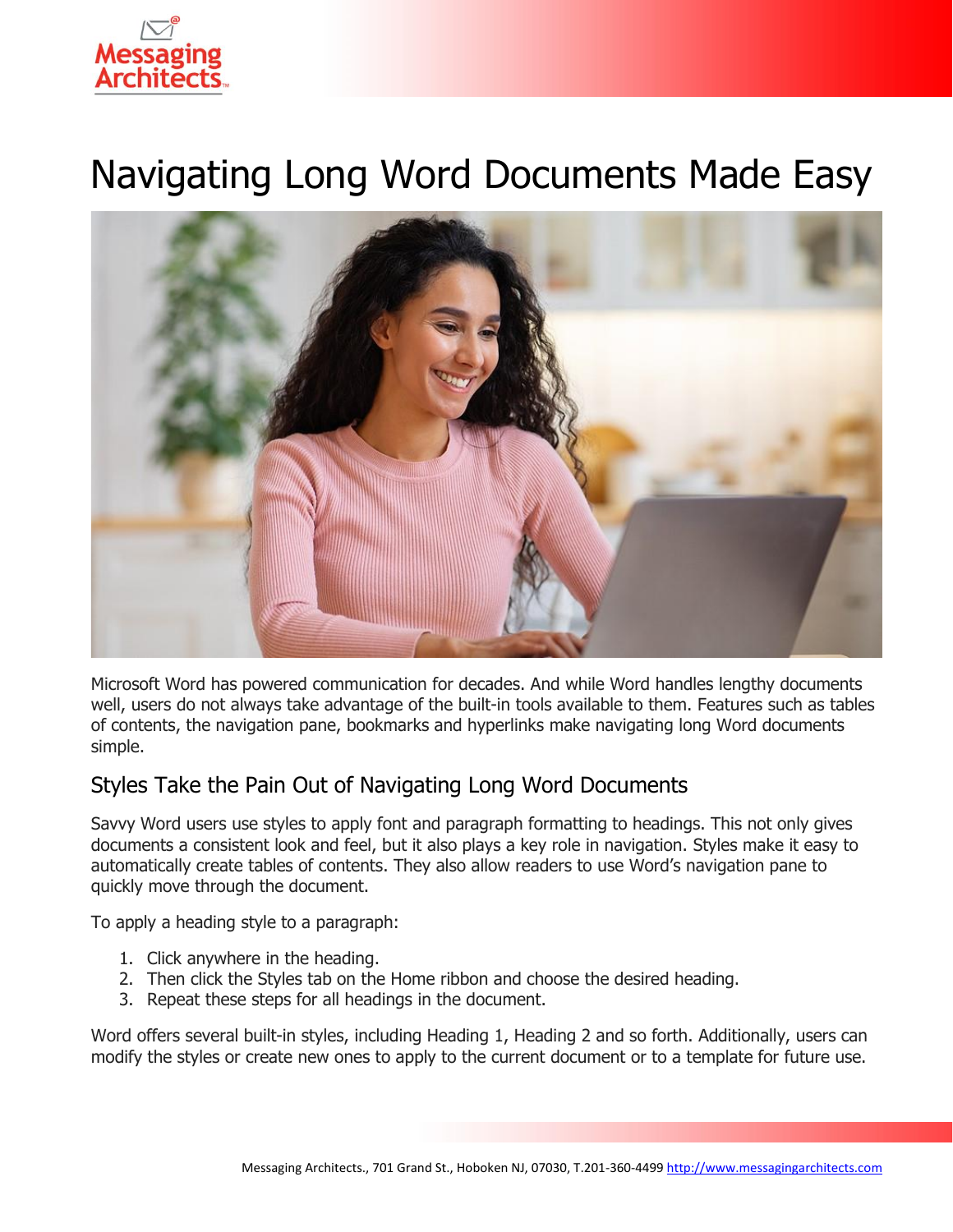



#### Create and Update a Table of Contents

Once you have applied styles to the headings, creating and updating a table of contents takes just seconds. To create an automated table of contents:

- 1. Insert the cursor in the place you want to insert the table of contents.
- 2. On the References tab, click Table of Contents and choose the desired format. Word includes a couple of styles for automatic tables of contents. Or you can customize your table of contents to specify the headings to include and the formatting.

To update the table of contents, simply click anywhere in the table. Then click the Update Table button that appears and select Update Entire Table.

Readers can move directly to a section of the document from the table of contents. At the table of contents, just Ctrl+click the heading for the section to move to.

#### Use the Navigation Pane to Move Through a Document

In a similar way, Word's navigation pane allows readers to move directly to specific headings, page numbers or search results. To display the navigation pane, on the View tab, click Show and then select Navigation Pane. The navigation pane displays to the side of the document, with tabs for headings, pages and results.

• Jump to a heading – The Headings tab includes all paragraphs in the document that have a heading style. Click any heading to move directly to that section of the document.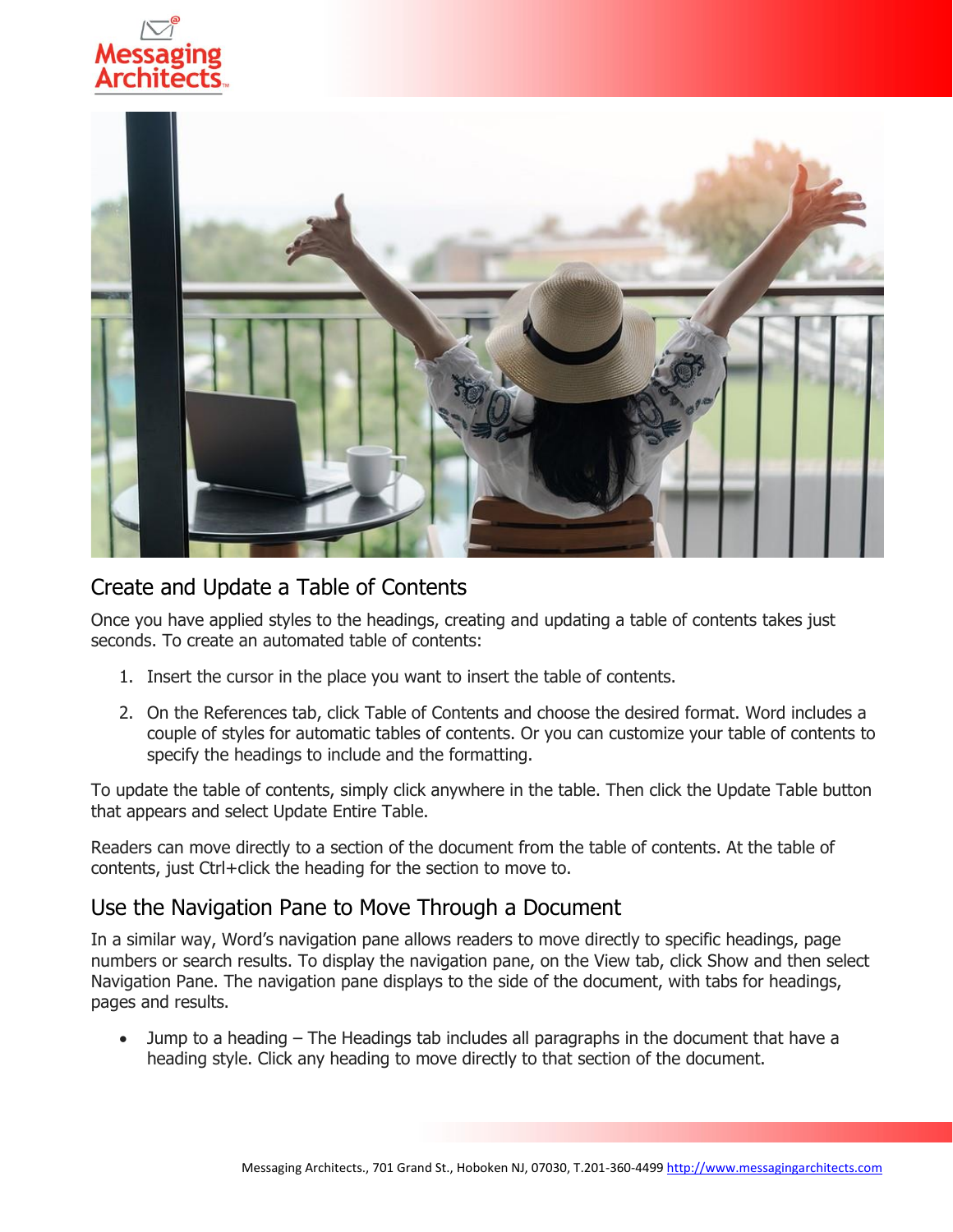

- Jump to a specific page The Pages tab shows numbered thumbnail images of each page. Click a page to move to it. The thumbnail images allow users to scroll through quickly to find a desired graphic, for instance.
- Search for just about anything The Search bar allows users to search for specific text, graphics, comments by a certain user, equations and more.

Pro tip: You can also type Ctrl+G anywhere in the document to display the Find and Replace dialog box. This allows you to go to directly to any page, heading, table or other object.

## Use Bookmarks to Save a Location for Future Reference

Just like a bookmark in a paper or digital book, bookmarks in Word allow users to mark any item in a document for easy reference.

To add a bookmark:

- 1. Select the text, graphic or other item to refer to.
- 2. On the Insert tab, click Links > Bookmark.
- 3. Enter a descriptive name for the bookmark and click Add.

Note: Bookmark names must begin with a letter. And they can include both letters and numbers, but no spaces.

To jump to a bookmarked location:

- 1. Type Ctrl+G to open the Find and Replace dialog box.
- 2. In the Go to What box, select Bookmark. Then click the bookmark name on the dropdown list.

#### Add a Hyperlink to a Specific Place in the Document

In addition to tables of contents, Word users can add custom hyperlinks to move from one location in the document to another.

- 1. Start by marking the destination. That is, give it a heading style or a bookmark.
- 2. Then, select the graphic or text to use as the hyperlink.
- 3. On the Insert menu, click Links > Link.
- 4. Under Link To, click Place in This Document. A list of headings in the current document displays, with bookmarks displayed at the bottom of the list. Note that you can also link to the top of the document.
- 5. Click the heading or bookmark to link to. Then click OK.

To follow a hyperlink, simply hover the cursor over the hyperlink and Ctrl+Click.